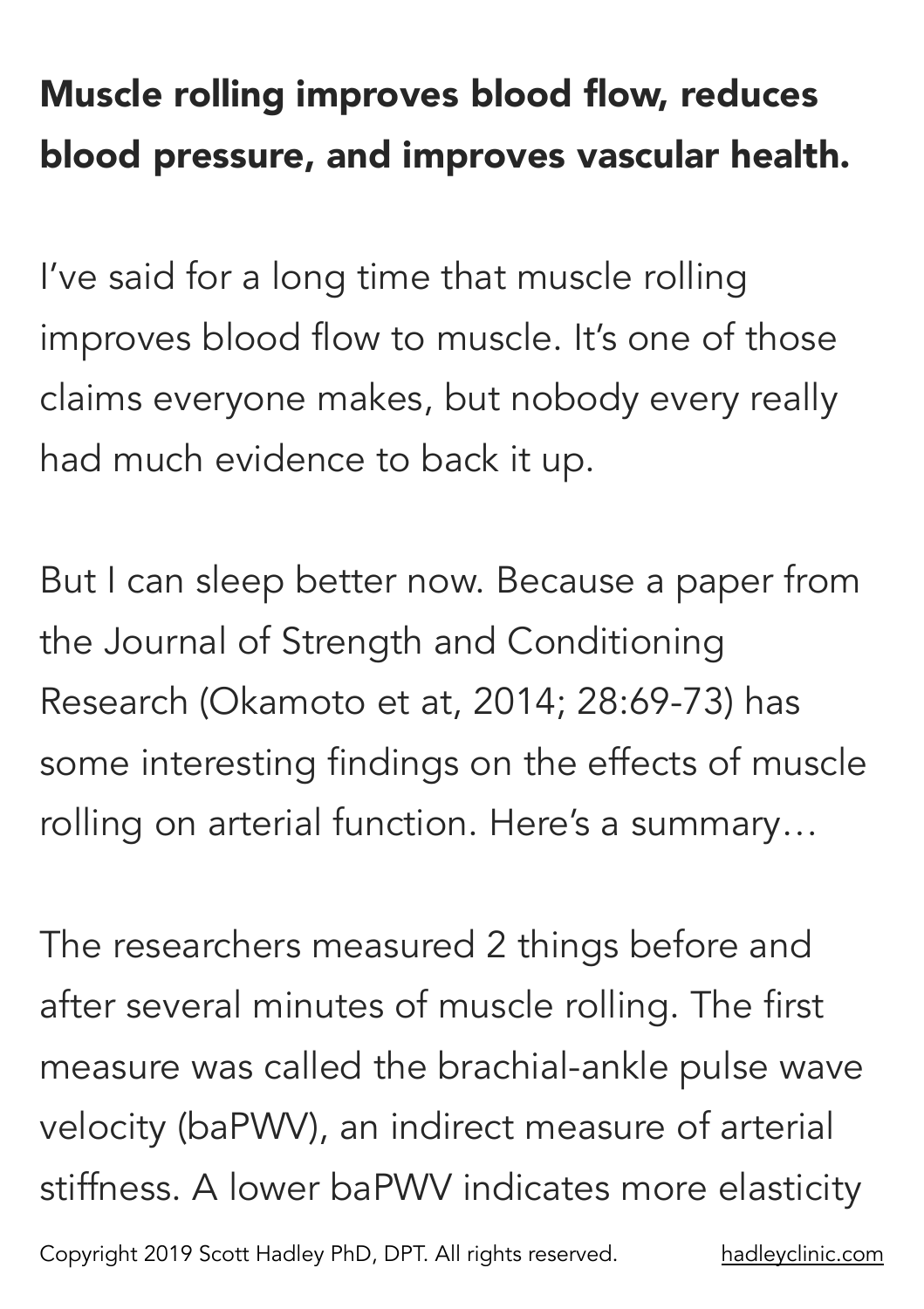in arterial walls and better blood flow to tissues. A higher measure indicates arterial stiffening, as is found in atherosclerosis.

The second measure was plasma Nitric Oxide (NO) concentration. NO is released from the inner lining (endothelium) of small arteries. NO functions as a vasodilator, causing dilation of the vessels that supply blood to tissues, like muscle. When NO is present, vessels dilate, allowing more blood to pass into working muscle. The production of NO also has a side benefit of lowering overall blood pressure.

The findings are pretty cool…

1. baPWV was reduced by about 11%

2. plasma NO concentrations were increased by roughly 40%!

Copyright 2019 Scott Hadley PhD, DPT. All rights reserved. [hadleyclinic.com](http://hadleyclinic.com)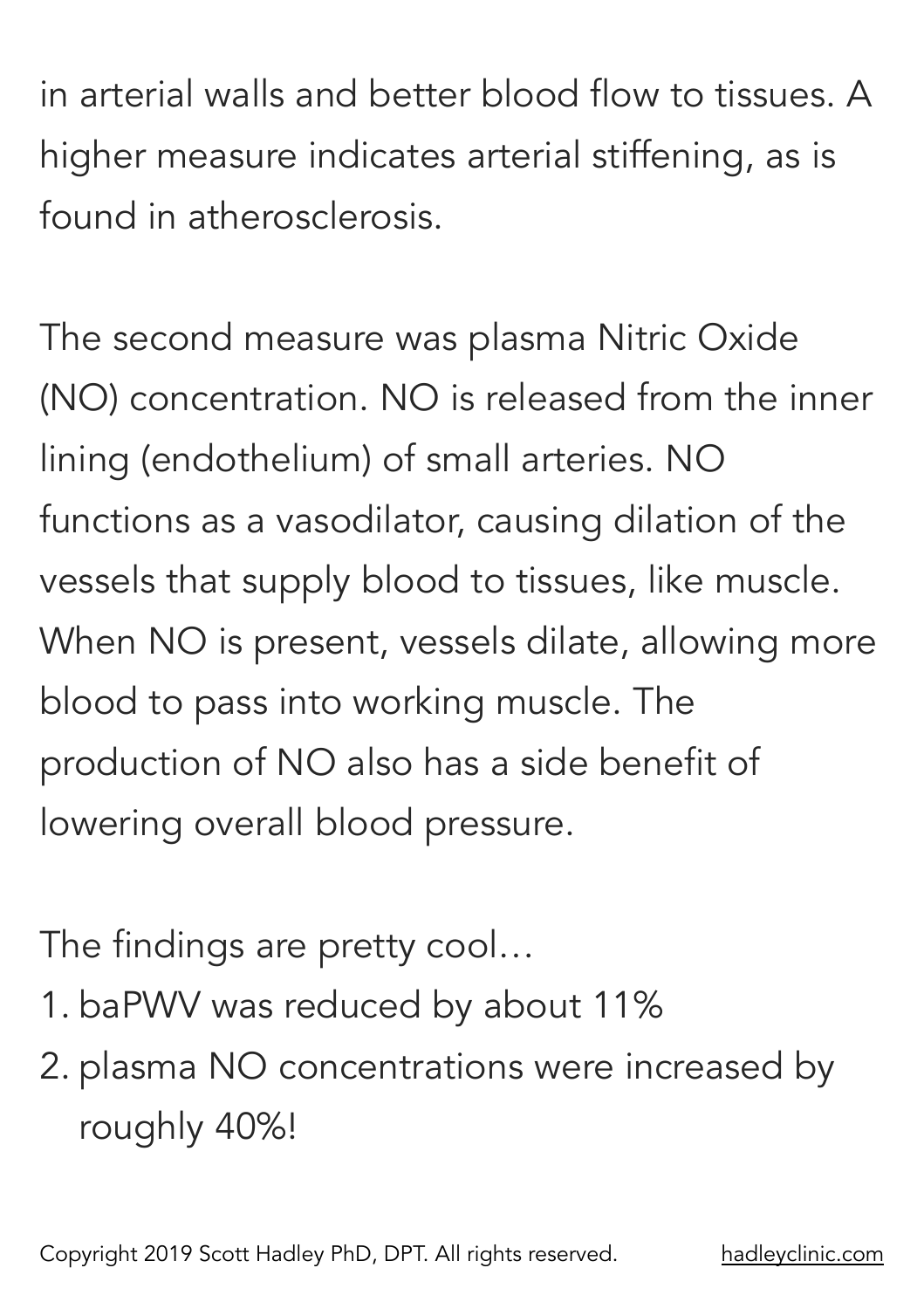## What does all this mean?

It means, that muscle rolling improves muscular blood flow while reducing blood pressure. This has a few really important implications:

- 1. The heart does not have to work as hard to deliver blood when muscles are working during exercise. You be the judge of what that means for your overall cardiovascular health…
- 2. There is more efficient delivery of oxygen to working muscle. The result is that muscles are less prone to fatigue because there is better oxygen delivery,
- 3. The more efficient delivery of oxygen means that muscle cells do not have to rely as much on anaerobic metabolism that releases lactic acid as a waste product. Consequently, muscle contractions are more efficient, there is less

Copyright 2019 Scott Hadley PhD, DPT. All rights reserved. [hadleyclinic.com](http://hadleyclinic.com)